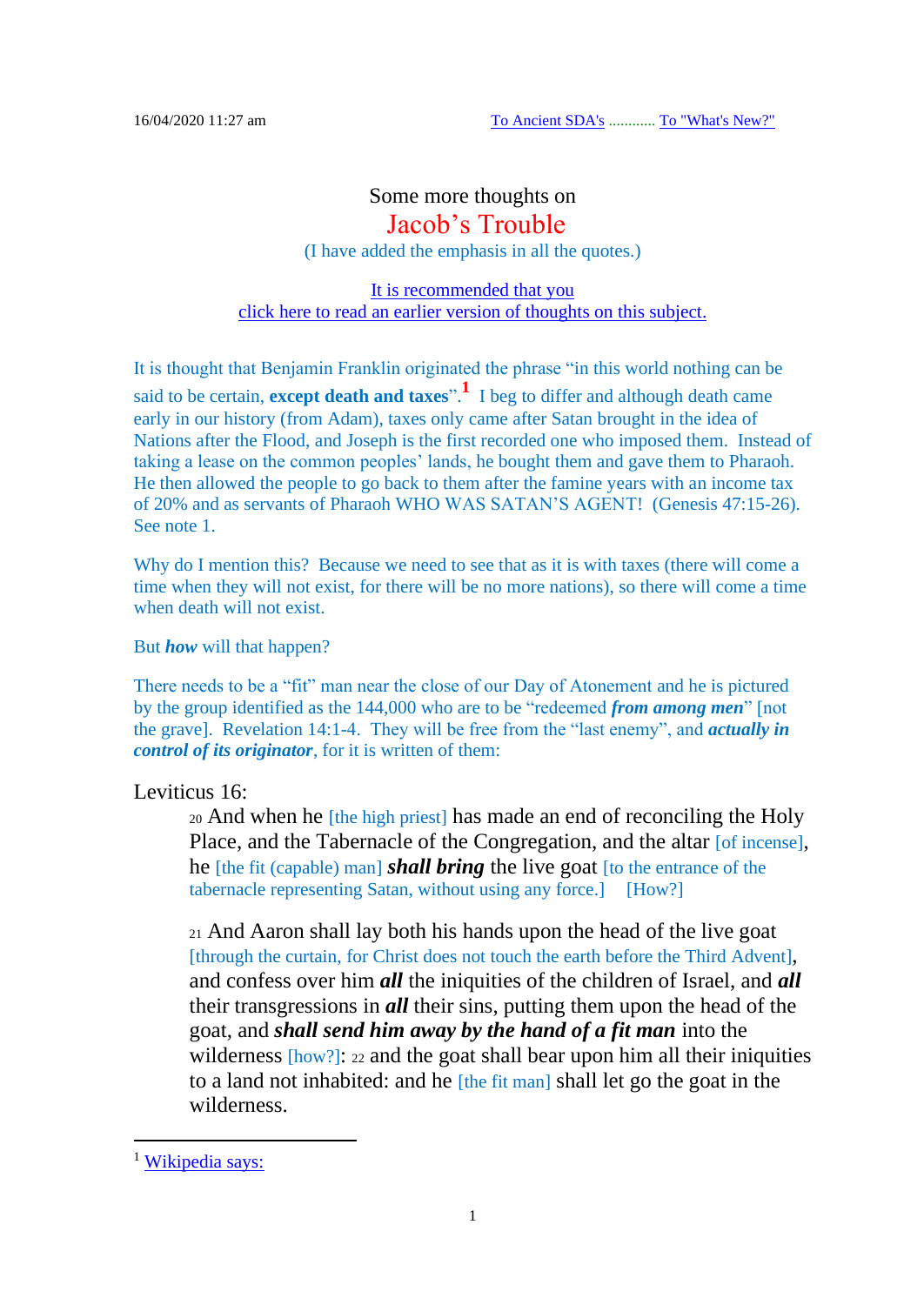The goat was NOT killed in the wilderness, as some commentators have stated, but was restricted in its movements by the distance from the camp as Satan is restricted to an earth empty of humanity. There is no use of force in this. What the Son of God does is call to those in the graves and those who hear will be those who are listening for Him. (Not in reality of course, for the "dead know not anything" but their thoughts as they died were of Him, and the power to hear and be resurrected is in His word.)

#### Isaiah 26:19

**. . .** [He will call], *Awake and sing, you that dwell in dust: for your dew is as the dew of herbs*, **2** and the earth shall cast out the [righteous] dead.

### {Great Controversy 300.1-2}

The coming of Christ to usher in the reign of righteousness has inspired the most sublime and impassioned utterances of the sacred writers. The poets and prophets of the Bible have dwelt upon it in words glowing with celestial fire. The psalmist sang of the power and majesty of Israel's King: "Out of Zion, the perfection of beauty, God hath shined. *Our God shall come, and shall not keep silence.... He shall call to the heavens from above, and to the earth, that He may judge* [lead] *His people."* Psalm 50:2-4.

"Let the heavens rejoice, and let the earth be glad ... before the Lord: for He cometh, for He cometh to judge [lead] the earth: He shall judge [lead] the world with righteousness, and the people with His truth." Psalm 96:11-13. {GC 300.1}

Said the prophet Isaiah: *"Awake and sing, ye that dwell in dust: for thy dew is as the dew of herbs, and the earth shall cast out the dead."* "Thy dead men shall live, together with my dead body shall they arise." [He made the same call at His resurrection, but only a few among the dead (10,000) responded. This time there will be millions.] "He will swallow up death in victory; and the Lord God will wipe away tears from off all faces; and the rebuke of His people shall He take away from off all the earth: for the Lord hath spoken it. And it shall be said in that day, Lo, this is our God; we have waited for Him, and He will save us: this is the Lord; *we have waited for Him*, we will be glad and rejoice in His salvation." Isaiah 26:19; 25:8, 9. {GC 300.2}

Then the living saints will join them, and they will all meet the Son of man on His cloud. 1Thessalonians 4:16-18.

<sup>2</sup> "Your dew [awakening to Life] is [like] morning dew catching the first rays of sun**. . . "** *Message* version. So when you lie on your death bed, remember that.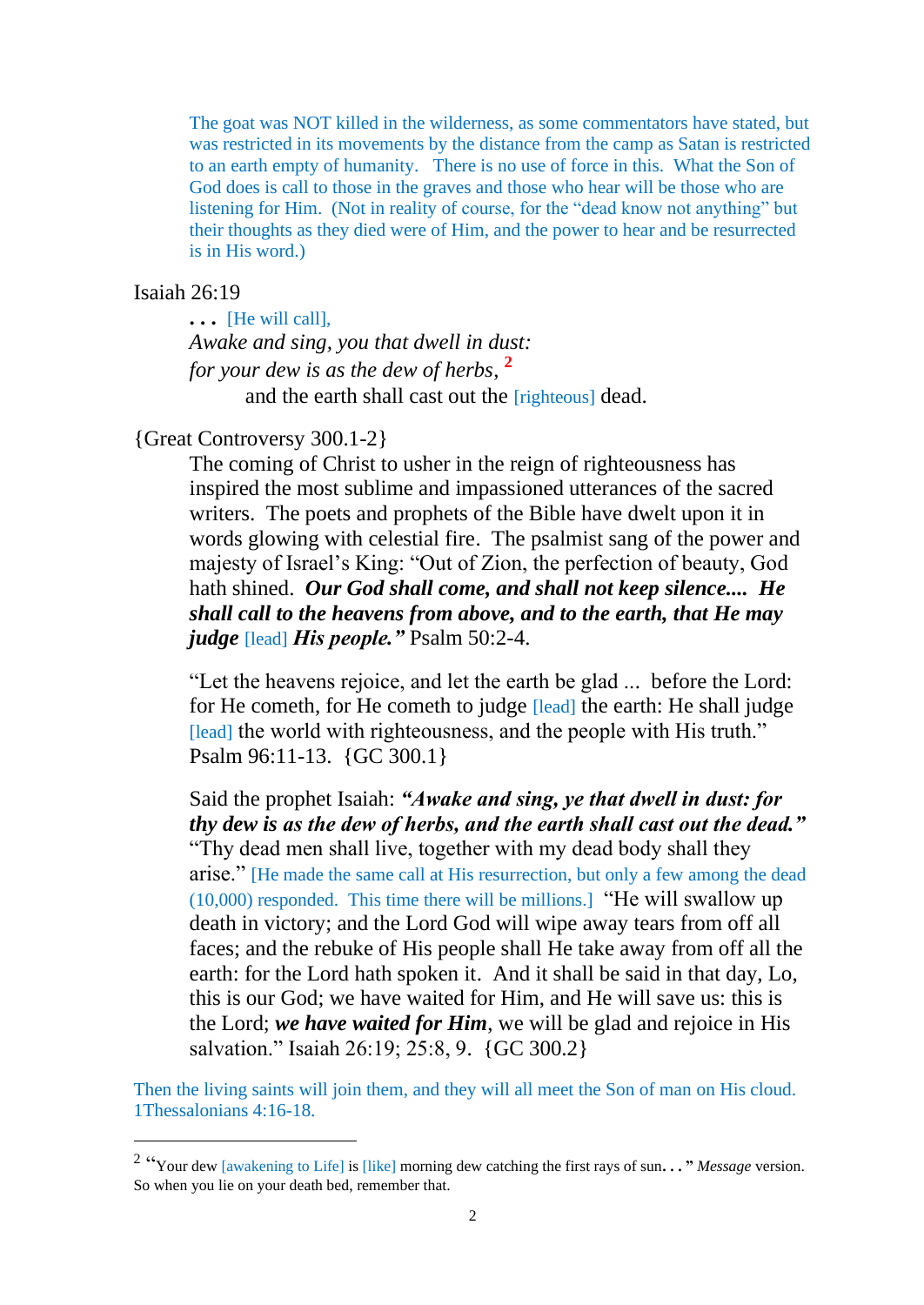Those who had ignored Him in life will not hear His voice then either, so they will remain "asleep" in their tombs till the thousand years are over.

John 5:

 $25$  Verily, verily, I say to you, The hour is coming, and now is, when *the dead shall hear the voice of the Son of God: and they that hear shall live.*

 $26$  For as the Father has life in Himself; so has He given to the Son to have life in Himself;  $27$  and has given Him authority to execute judgment also, because He is the Son of man.  $\overline{a}$ 

<sup>28</sup> Marvel not at this: for the hour is coming, in the which *all that are in the graves* shall hear His voice,  $^{29}$  and shall come forth [it's their choice]; they that have done good, to the resurrection of life; and they that have done evil, to the resurrection of damnation [1,000 years apart.]

And that is how the "goat" can be led out to the wilderness by the "fit" man. Not physically, but by removing those whom he loves to torment.

{Acts of the Apostles 34.1-2}

**. . .** Those who have loved Him and waited for Him, He will crown with glory and honor and immortality. The righteous dead will come forth from their graves, and those who are alive will be caught up with them to meet the Lord in the air. They will hear the voice of Jesus, sweeter than any music that ever fell on mortal ear, saying to them, *Your warfare is accomplished. "Come, ye blessed of My Father, inherit the kingdom prepared for you from the foundation of the world."* Matthew 25:34. {AA 34.1}

Well might the disciples rejoice in the hope of their Lord's return. {AA 34.2}

But how will they first lead the goat to the High Priest to have the sins laid on him?

We know from other places that there is to come a "Time of Trouble" which the prophets have called "Jacob's Trouble" after an experience that man had.

{Great Controversy 616.2}

Jacob's night of anguish, when he wrestled in prayer for deliverance from the hand of Esau (Genesis 32:24-30), represents the experience of God's people in the time of trouble.

Because of the deception practiced to secure his father's blessing, intended for Esau, Jacob had fled for his life, alarmed by his brother's deadly threats. After remaining for many years an exile, he had set out, at God's command [when God said, "It is time"], to return with his wives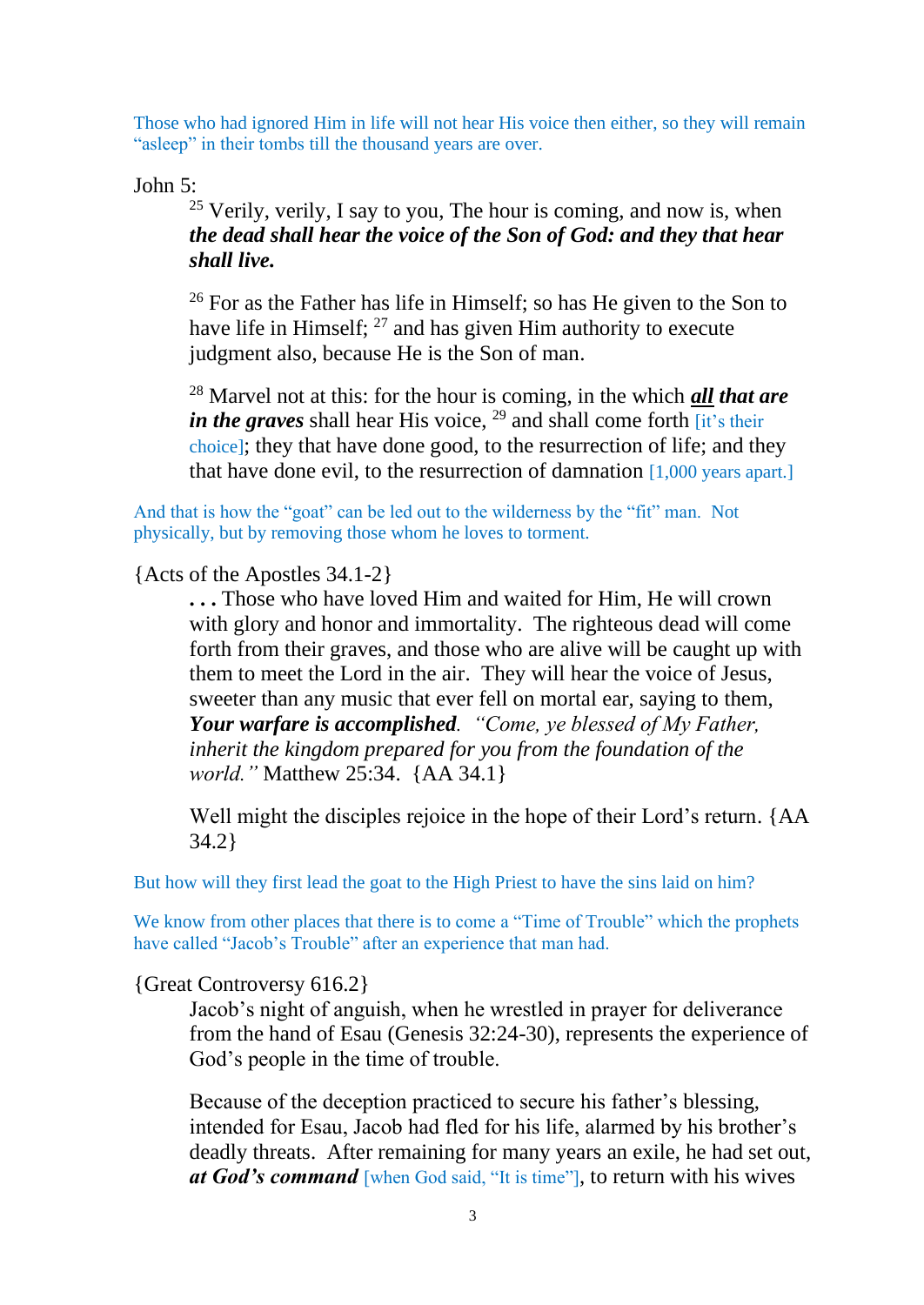and children, his flocks and herds, to his native country. On reaching the borders of the land, *he was filled with terror* by the tidings of Esau's approach at the head of a band of warriors, doubtless bent upon revenge. Jacob's company, unarmed and defenseless, seemed about to fall helpless victims of violence and slaughter. *And to the burden of anxiety and fear was added the crushing weight of self-reproach, for it was his own sin that had brought this danger.* His *only* hope was in the mercy of God; his *only* defense must be prayer. {GC 616.2}

It will not be a time of rejoicing, but, like Christ in Gethsemane, a time of great agony and reluctance. (See note 2.) It was not fear for Himself, but that He might fail to give the example, and many be lost forever. We must remember that He went to the cross as the Son of man, not the Son of God! Contrary to what many are teaching, there was NO power of Life at the cross.

[Youth's Instructor January 3, 1905, par. 1}

"I am the resurrection, and the life" (John 11:25). He who had said, "I lay down my life, that I might take it again" (John 10:17), came forth from the grave to life that was in Himself.

### *Humanity died; divinity did not die.*

In His divinity, Christ possessed the power to break the bonds of death. He declares that He has life in Himself to quicken whom He will. {1SM 301.1}

### Jeremiah 30:

 $<sup>5</sup>$  For thus says the LORD; We have heard a voice of trembling, of fear,</sup> and not of peace. <sup>6</sup> Ask you now, and see whether a man does travail with child? wherefore [so why] do I see every man with his hands on his loins, as a woman in travail, and all faces are turned into paleness? [See note 3.]

<sup>7</sup> Alas! for that day is great, so that none is like it: *it is even the time of Jacob's Trouble*; but *he shall be saved out of it*.

<sup>8</sup> For it shall come to pass in that day, says the LORD of hosts, that I will **[be able to]** break his **[Satan's]** yoke from off your neck, and will burst your bonds, and strangers shall no more serve themselves of him: <sup>9</sup> but they shall serve the LORD their God, and David [Jesus] their king, whom I will raise up to them.

It is during that time that the people of God will have accepted the gift of righteousness so completely that they will at last believe His words to Martha at the time of the resurrection of Lazarus.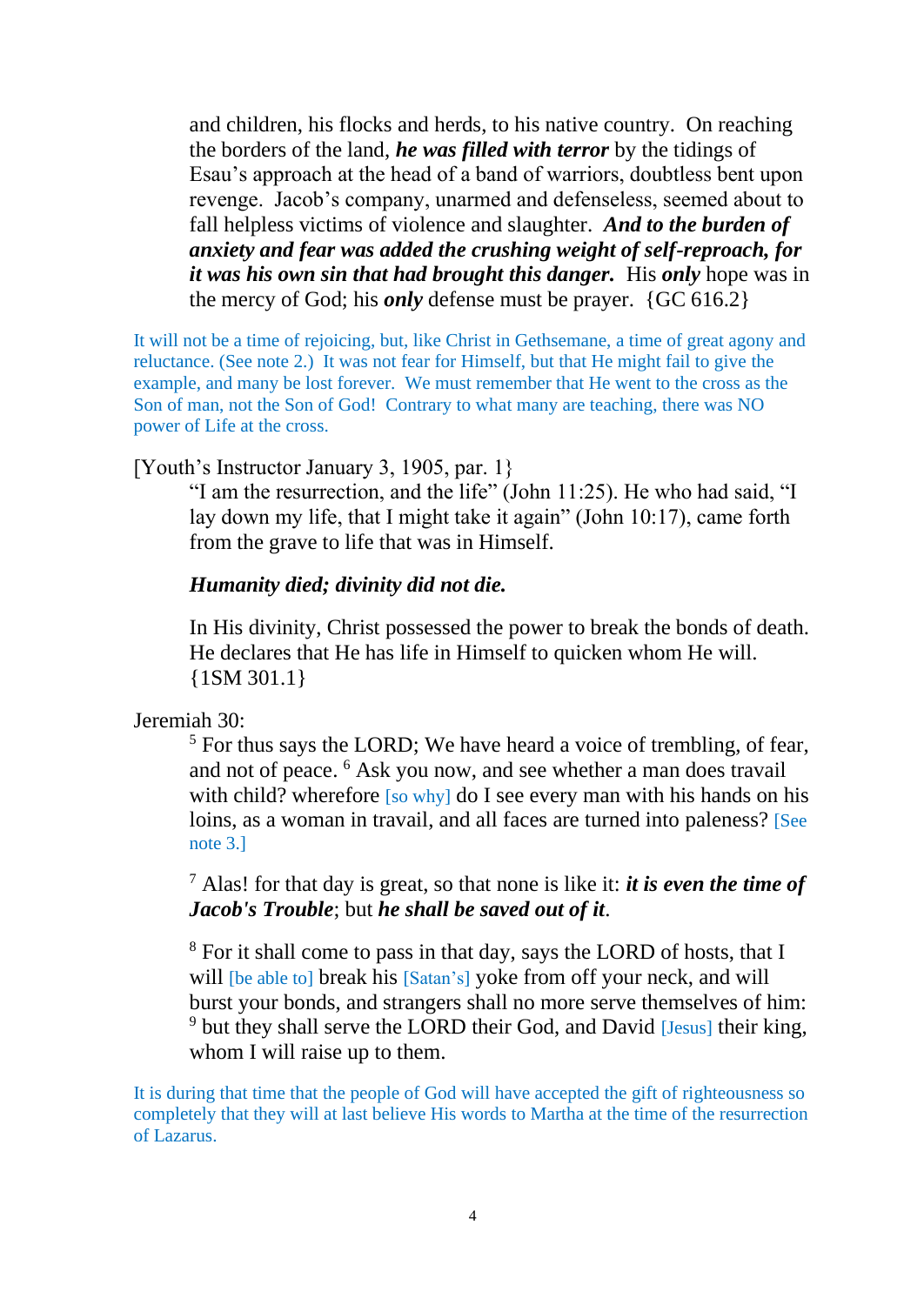It is written that He came to the earth the first time to teach mankind (especially His own branch of it), a special lesson.

1Peter 1:

<sup>4</sup> Whereby are given to us exceeding great and precious *promises*: that by these *you might be partakers of the divine nature*, having escaped the corruption that is in the world through lust.

1Peter 4:

 $12$  Beloved, think it not strange concerning the fiery trial which is to try you, as though some strange thing happened to you:  $13$  but rejoice, inasmuch as *you are partakers of Christ's sufferings*; that, when His glory shall be revealed, you may be glad also with exceeding joy.

But all the evidence will be against the 144,000 as it was for the Man Christ Jesus. As a man He had to die with faith in God's word that He would be resurrected, and they must face the words of God which say that they will NOT die. (Verse 7 above.) But both were and will be, "crucifixions". It is the finality of Romans 6:6, the demonstration of a great love.

# Hebrews 2:

<sup>14</sup> Forasmuch then  $\lceil$ because] as the children  $\lceil$  of God] are partakers of flesh and blood, He also Himself likewise took part of the same [flesh and blood, supplied by a willing servant of His]; that *through death* **<sup>3</sup>** He might destroy him that had the power of death, that is, the devil;  $15$  and deliver them who *through fear of death* were all their lifetime subject to bondage.

<sup>16</sup> For verily He took not on Him the nature of angels [or of Adam BEFORE the fall]; but He took on Him the seed [nature] of Abraham [to deliver them from the fear of death.]

## John 11:25-26

Jesus said to her [Martha], I am the resurrection, and the Life: he that believes in Me [to a certain level], though he were dead, yet shall he live [in the resurrection]: *and* whosoever lives and believes in Me [to the total level] *shall never die* [but be translated]. *Believe you this*?

And, of course, no one has believed that since He said it!!

They have stumbled over words like the following, thinking that they have to do them. It has been forgotten (?) that when the LORD requests He also supplies the power. He says, "MY burden is light".

<sup>&</sup>lt;sup>3</sup> Our God uses a product of sin to defeat sin!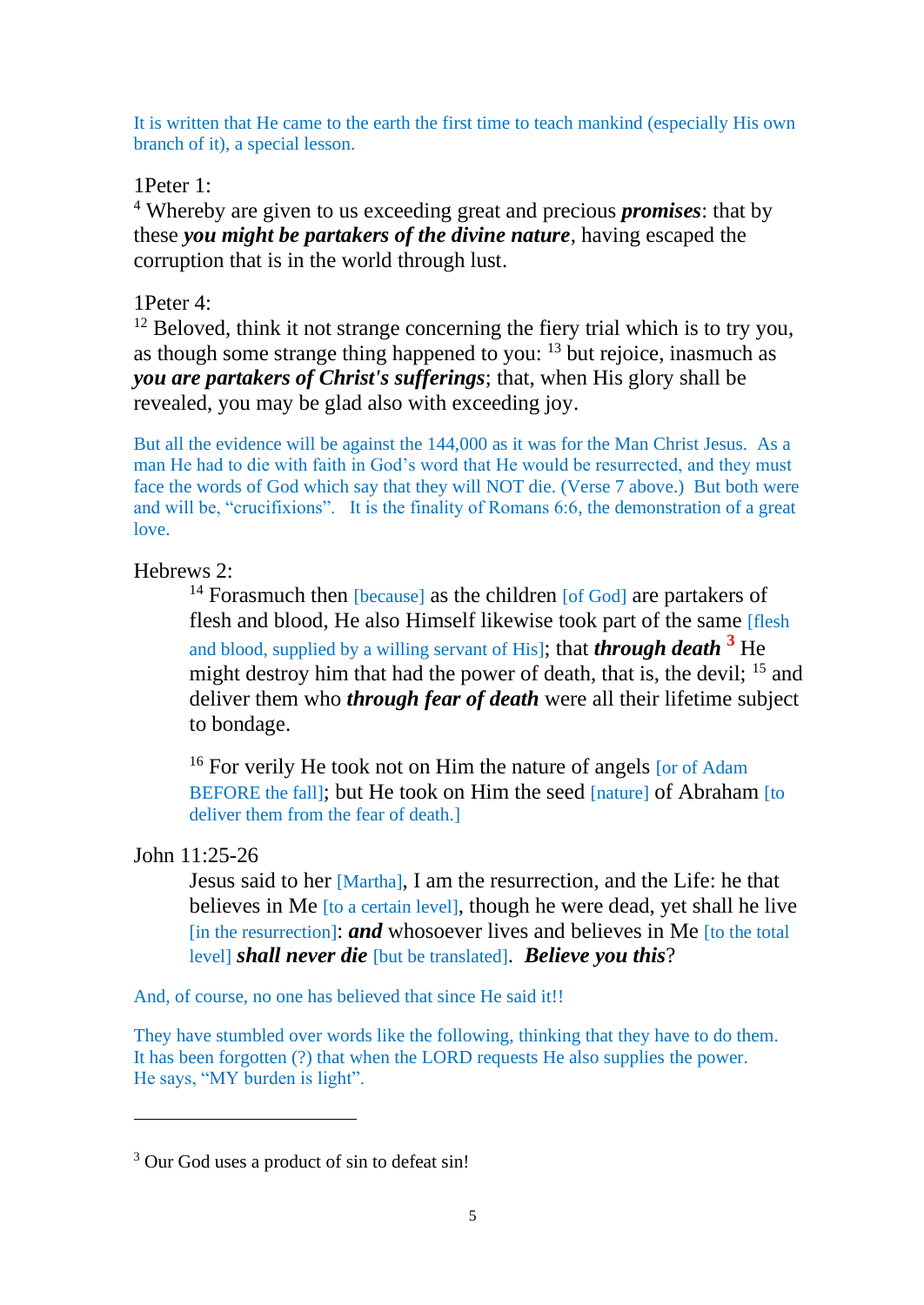#### Psalm 24: [A psalm of David.]

<sup>3</sup> Who shall ascend into the hill of the LORD? Or who shall stand in His Holy Place? <sup>4</sup> He that has clean hands, *and a pure heart*; who has not lifted up his soul to vanity, nor sworn deceitfully. <sup>5</sup> He shall receive the blessing from the LORD, and righteousness from the God of his salvation. 6 This is the generation of them that seek Him *Hike no other* has], that seek Your face, O [God of] Jacob. Selah. ["Selah" means, think prayerfully on what you have just read.]

They need to be like David, who, although he broke some of the last six of the Ten Commandments, never wavered on the first four! (1 Samuel 13-14; Acts 13:22.) In other words, his commitment to the spiritual "marriage" was steadfast and unmoving.

And they will all need to be volunteers, because God does not conscript anyone into His kingdom or His missions. "Also I heard the voice of the LORD, saying, *Whom shall I send, and who will go for Us?* Then said I, *Here am I; send me*." Isaiah 6:8.

So our problem today is HOW will he [they] be able to lead the goat to the curtain?

### Leviticus 16:

<sup>20</sup> And when he [the high priest] has made an end of reconciling the [most] Holy Place, and the Tabernacle of the Congregation, and the altar, he [the fit man] shall bring the live goat  $[$  to him]:  $21$  and Aaron shall lay both his hands upon the head of the live goat, and confess over him *all* the iniquities of the children of Israel, and *all* their transgressions in *all* their sins, putting them upon the head of the goat, and shall send him away *by the hand of a fit man* into the wilderness:

 $22$  And the goat shall bear upon him all their iniquities to a land not inhabited: and he shall let go the goat in the wilderness.

What can make the goat willingly come to the curtain and accept the burden? There has to be a bait of some sort. Something he cannot pass up.

What made him come to the wilderness just after the baptism of Jesus?

#### Matthew 4:

<sup>1</sup> Then was Jesus *led up of the Spirit* into the wilderness to be tempted of the devil  $[a]$  definite purpose]. <sup>2</sup> And when He had fasted forty days and forty nights, He was afterward an hungered [in a desperate state.] **4**

<sup>3</sup> And when the tempter came to Him, he said, *If you be the Son of God, command that these stones be made bread.* <sup>4</sup> But He answered

<sup>&</sup>lt;sup>4</sup> Have you ever watched a film of a wild animal approaching a snare? Satan and his angels were circling all those 40 days for now he had the scent of victory in his nostrils!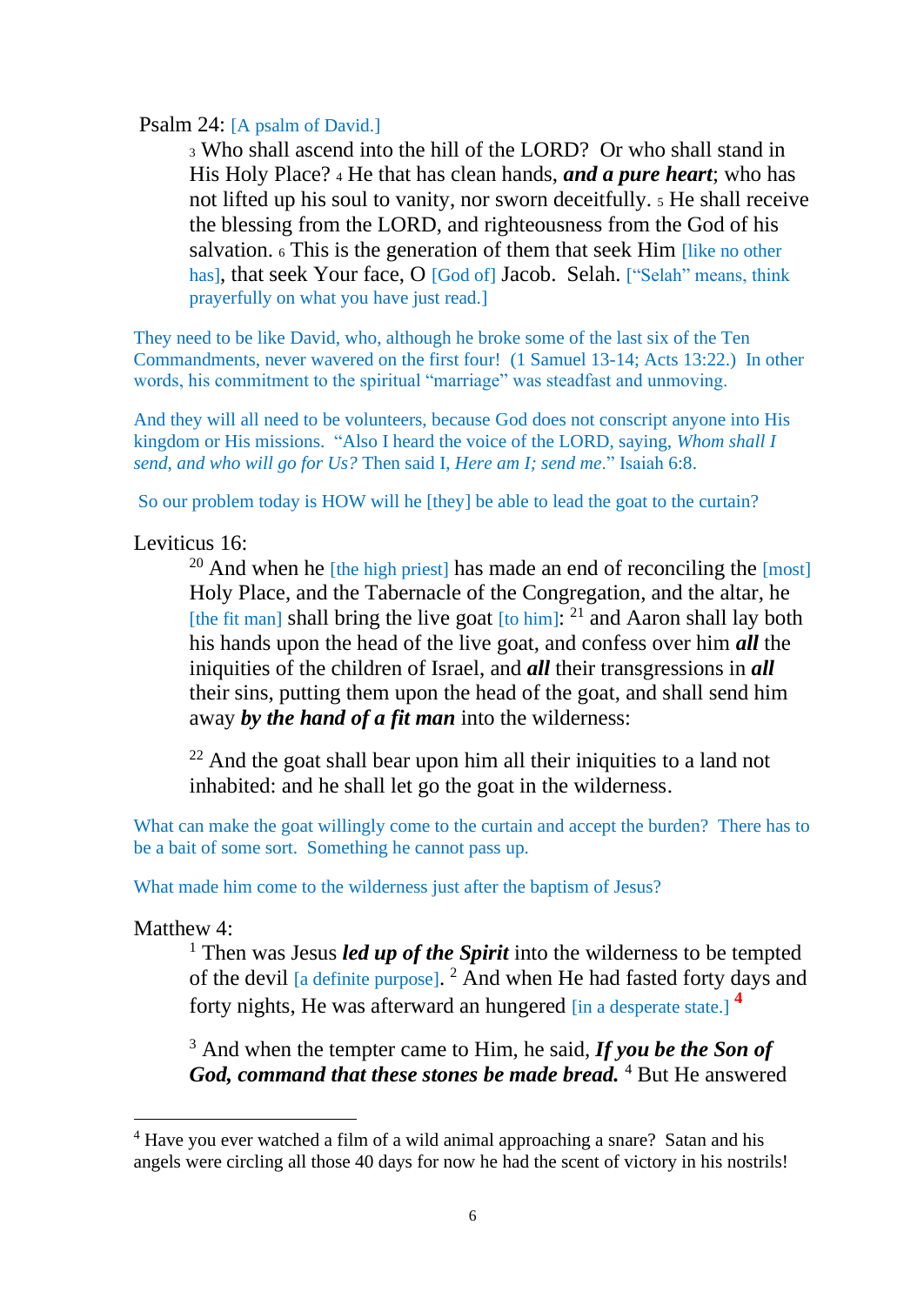### and said, *It is written, Man shall not live by bread alone, but by every word that proceeds out of the mouth of God.*

In the same manner, Satan will have been circling the saints of God since the death decree was passed (and even before that), whittling them down one by one into accepting death and here now is the last of them, not in one group of solid faith, but mostly alone and frightened that their behaviour will affect the family of Christianity and let their beloved LORD down. Do you think that he will be able to resist when the whole world is so close to his grasp? Not only will he come, but he will come willingly, for this is no fake desperation on the part of the 144,000 – they really are on their last gasp as Jacob was.

But they have been ["sprinkled with the ashes"](https://ancient-sda.com/ancient/the_trilogy/why_the_ritual_of_red_heifer.pdf). This not a new thing – there have been others in the past who have been willing, nay anxious, to give their lives for others – but it is the first time that *every living Christian* is clean from *the fear of death* and only wanting to bring about the resurrection of their brothers and sisters.

So the goat will come and receive the burden of the guilt of the sins of the righteous. But in the reality he already has it because of his part in the sin controversy, but it is necessary for us to SEE that in the play-acting.

Jacob hung on because the lives of his family depended on it, and these men and women (yes, some of the 144,000 will be female, some will be old and some young), know that the lives of all the dead righteous hang in the balance, depending on them. Not to make them Christians or to save them from sin, but to save them from the grave. They have volunteered for this job because they trust in Him to bring them through. They will be facing Satan's greatest temptations, God's apparent refusal to help them ("My God, My God, why have You forsaken Me?"), and their own human nature (their self), plus the anger of the world who will blame them as being responsible for the plagues.

I repeat, what Christ did at Calvary was NOT the act of a God, but the act of a man who trusted God's word. His real "death" began with Adam (Revelation 13:8). (See note 4.) Only by standing at the doorway of death can the 144,000 complete their mission.

#### {Desire of Ages 623.4}

The grain of wheat that preserves its own life can produce no fruit. It abides alone. Christ could, if He chose, save Himself from death. But should He do this, He must abide alone. He could bring no sons and daughters to God. Only by yielding up His life could He impart life to humanity. Only by falling into the ground to die could He become the seed of that vast harvest, — the great multitude that out of every nation, and kindred, and tongue, and people, are redeemed to God. {DA 623.4}

### {Great Controversy 618.3}

As Satan accuses the people of God on account of their sins, the Lord permits him to try them to the uttermost. Their confidence in God, their faith and firmness, will be severely tested. As they review the past, their hopes sink; for in their whole lives they can see little good.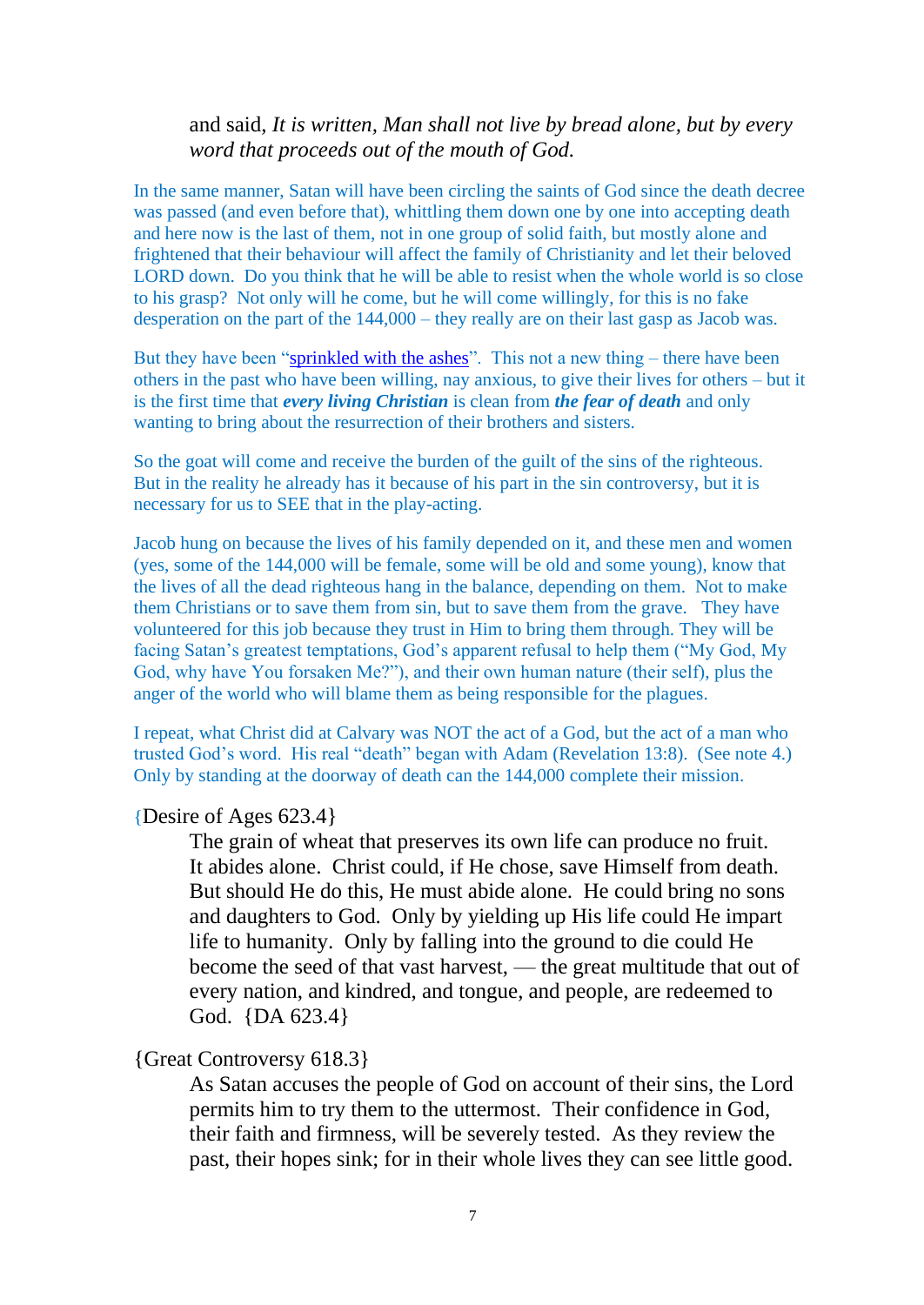*They are fully conscious of their weakness and unworthiness.* Satan endeavors to terrify them with the thought that their cases are hopeless, that the stain of their defilement will never be washed away. He hopes so to destroy their faith that they will yield to his temptations and turn from their allegiance to God. {GC 618.3}

They will think that they have come to that point where they will have to give their lives for others, like Christ on the cross, and like their friends who have been torn from them (EW16.1) and are prepared to do so, but He has said that it will not happen. Can they live on that promise? (See note 5.)

### {Great Controversy 634.1}

*The eye of God, looking down the ages, was fixed upon the crisis which His people are to meet, when earthly powers shall be arrayed against them.* Like the captive exile, they will be in fear of death by *starvation or by violence*. But the Holy One who divided the Red Sea before Israel, will manifest His mighty power and turn their captivity. "They shall be Mine, saith the Lord of hosts, in that day when I make up My jewels; and *I will spare them*, as a man spareth his own son that serveth him." Malachi 3:17.

When Isaac was willing to be sacrificed there was a ram nearby. (Genesis 22:13).

*If the blood of Christ's faithful witnesses were shed at this time, it would not, like the blood of the martyrs, be as seed sown to yield a harvest for God.* Their fidelity would not be a testimony to convince others of the truth; for the obdurate heart has beaten back the waves of mercy until they return no more [for probation has closed]. *If the righteous were now left to fall a prey to their enemies, it would be a triumph for the prince of darkness.*

Their agony was not just for mankind, but for the universe, for they are the dowry of the LORD. [See that article.](https://ancient-sda.com/ancient/the_trilogy/why_the_dowry.pdf)

Says the psalmist: "In the time of trouble He shall hide me in His pavilion: in the secret of His Tabernacle shall He hide me." Psalm 27:5.

Christ has spoken: "Come, My people, enter thou into thy chambers, and shut thy doors about thee: hide thyself as it were for a little moment, until the indignation be overpast. For, behold, the Lord cometh out of His place to punish the inhabitants of the earth for their iniquity." Isaiah 26:20, 21. Glorious will be the deliverance of those who have patiently waited for His coming and whose names are written in the book of life. {GC 634.1}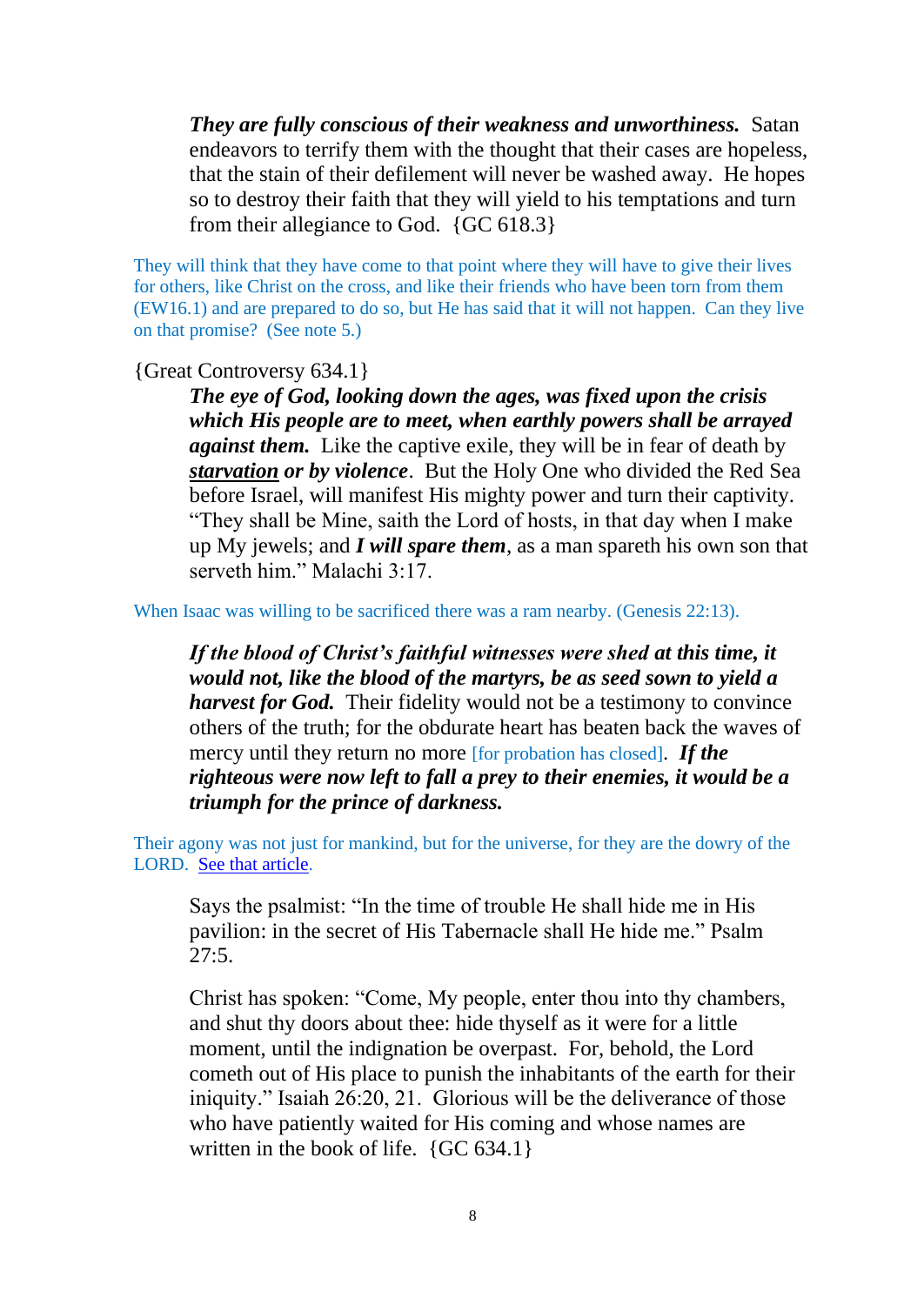The *fifth* angel of Revelation 14:15 will sound (or demonstrate) their attitude, **<sup>5</sup>** and after that point they will be helped by some loyal angels as Christ was. Matthew 4:11. Satan will have to retreat then because sin cannot exist where righteousness reigns (in the form of the loyal angels), any more than darkness can exist with light.

Revelation 14:

<sup>15</sup> And another angel [the *fifth* of seven] came out of the temple [where their thoughts had been], crying with a loud voice to Him that sat on the cloud, *Thrust in Your sickle, and reap: for the time is come for You to reap; for the harvest of the earth is ripe.* ["I will not let You go except You bless me". Genesis 32:26.]

<sup>16</sup> And He that sat on the cloud thrust in His sickle on the earth; and the earth was reaped.

Now move on to the next part of this trilogy, [the "Ritual of the Red Heifer"](https://ancient-sda.com/ancient/the_trilogy/why_the_ritual_of_red_heifer.pdf).

----------------------------------------

Note 1:

Genesis 47: [Where is God or His advice in this story?]

<sup>15</sup> And when money failed in the land of Egypt, and in the land of Canaan, all the Egyptians came to Joseph, and said, *Give us bread: for why should we die in your presence? for the money fails.* <sup>16</sup> And Joseph said, *Give* [me] *your cattle; and I will give you* [food in exchange] *for your cattle, if money fail.* <sup>17</sup> And they brought their cattle to Joseph: and Joseph gave them bread in exchange for horses, and for the flocks, and for the cattle of the herds, and for the asses: and he fed them with bread for all their cattle for that year [but now he owned the animals.]

<sup>18</sup> When that year was ended, they came to him the second year, and said to him, *We will not hide it from my lord, how that our money is spent; my lord also has our herds of cattle; there is not ought left in the sight of my lord, but our bodies, and our lands: <sup>19</sup> wherefore shall we die before your eyes, both we and our land? Buy us and our land for bread, and we and our land will be servants to Pharaoh: and give us seed, that we may live, and not die, that the land be not desolate.* 

 $20$  And Joseph bought all the land of Egypt for Pharaoh; for the Egyptians sold every man his field, because the famine prevailed over them: so the land became Pharaoh's. <sup>21</sup> *And as for the people, he removed them to cities* from one end of the borders of Egypt even to the other end thereof [and they became pensioners of the state.]

 $22$  Only the land of the priests bought he not; for the priests had a portion assigned them of Pharaoh [for Egypt had a state religion], and did eat their portion which Pharaoh gave them [they were paid by the state]: wherefore they sold not their lands. [It was always under Pharaoh's control.]

<sup>5</sup> Angels in Revelation 14 represent groups of people on earth.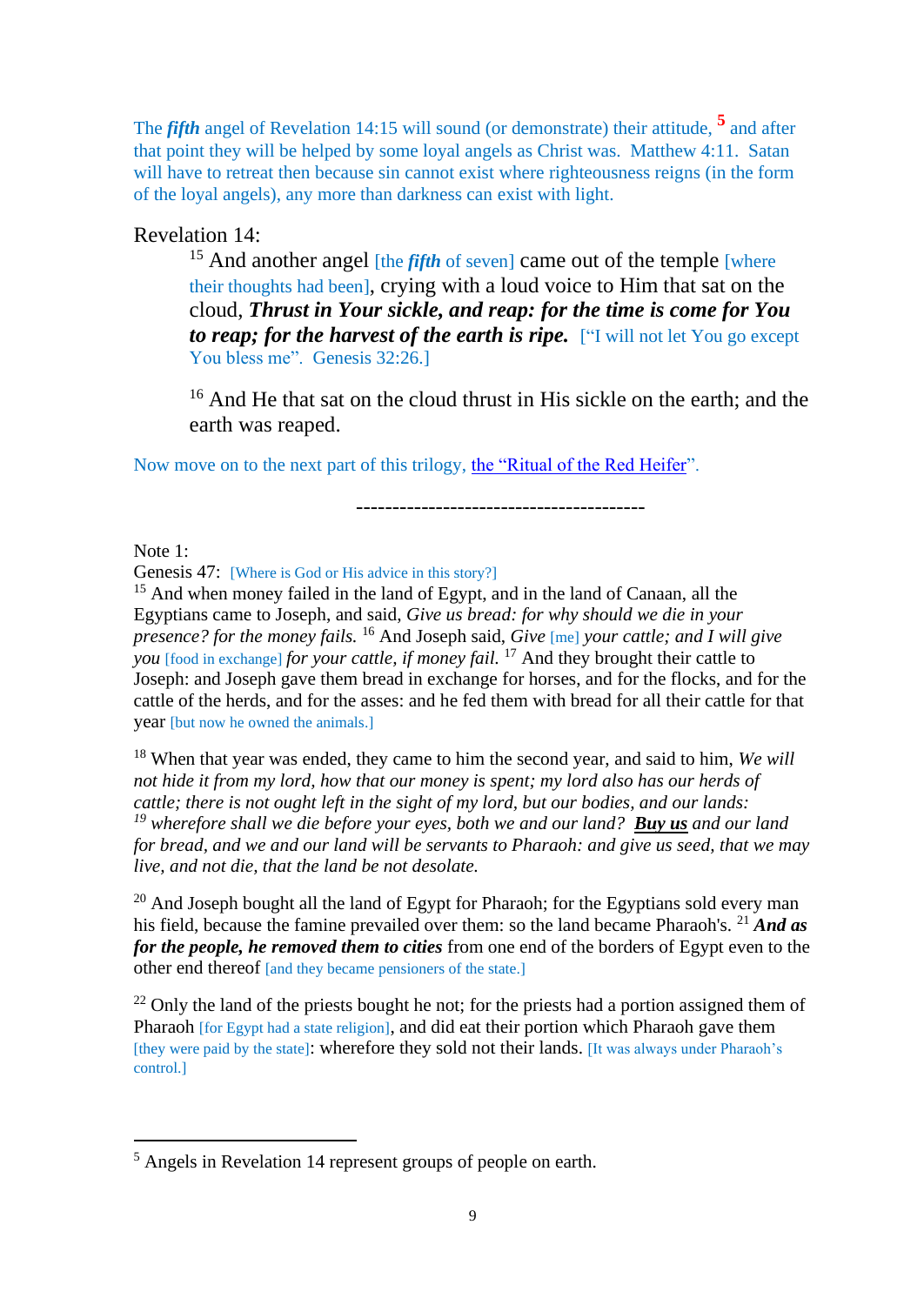<sup>23</sup> Then Joseph said to the people, *Behold, I have bought you this day and your land for Pharaoh: lo, here is seed for you, and you shall sow the land. <sup>24</sup> And it shall come to pass in the increase* [on the profit]*, that you shall give the fifth part* [20%] *to Pharaoh, and four parts shall be your own, for seed of the field, and for your food, and for them of your households, and for food for your little ones.* 

<sup>25</sup> And they said, *You have saved our lives: let us find grace in the sight of my lord, and we will be Pharaoh's servants.* [They willingly gave up their freedom for protection.]

 $26$  And Joseph made it a law over the land of Egypt to this day, that Pharaoh should have the fifth part; except the land of the priests only, which became not Pharaoh's [during the famine.]

-------------------------------------

Note 2:

Luke 22:

 $42$  Saying, Father, if You be willing, remove this cup from Me [My human nature recoils at the thought]: nevertheless, not My will, but Yours, be done.

<sup>43</sup> And there appeared an angel to Him from heaven, strengthening Him. <sup>44</sup> And *being in an agony* He prayed more earnestly: and His sweat was as it were great drops of blood falling down to the ground.

-------------------------------------

Note 3:

Isaiah 66:

 $6$  A voice of noise from the city, a voice from the temple, a voice of the LORD that renders recompense to His enemies.

<sup>7</sup> **Before** she travailed, she brought forth; before her pain came, she was delivered of a man child. <sup>8</sup> Who has heard such a thing? who has seen such things? Shall the earth be made to bring forth in one day? or shall a nation be born at once? for *as soon as* Zion travailed, she brought forth her children.

<sup>9</sup> Shall I bring to the birth, and not cause to bring forth? says the LORD: shall I cause to bring forth, and shut the womb? says your God. <sup>10</sup> Rejoice you with Jerusalem, and be glad with her, all you that love her: rejoice for joy with her, all you that mourn for her.

-------------------------------------

Note 4: {Desire of Ages 576.1 The tears of Jesus were not in anticipation of His own suffering.

Just before Him was Gethsemane, where soon *the horror of a great darkness* would overshadow Him. The sheepgate also was in sight, through which for centuries the beasts for sacrificial offerings had been led. This gate was soon to open for Him, the great Antitype, toward whose sacrifice for the sins of the world all these offerings had pointed. Near by was Calvary, the scene of His approaching agony.

Yet it was not because of these reminders of His cruel death that the Redeemer wept and groaned in anguish of spirit. His was no selfish sorrow. The thought of His own agony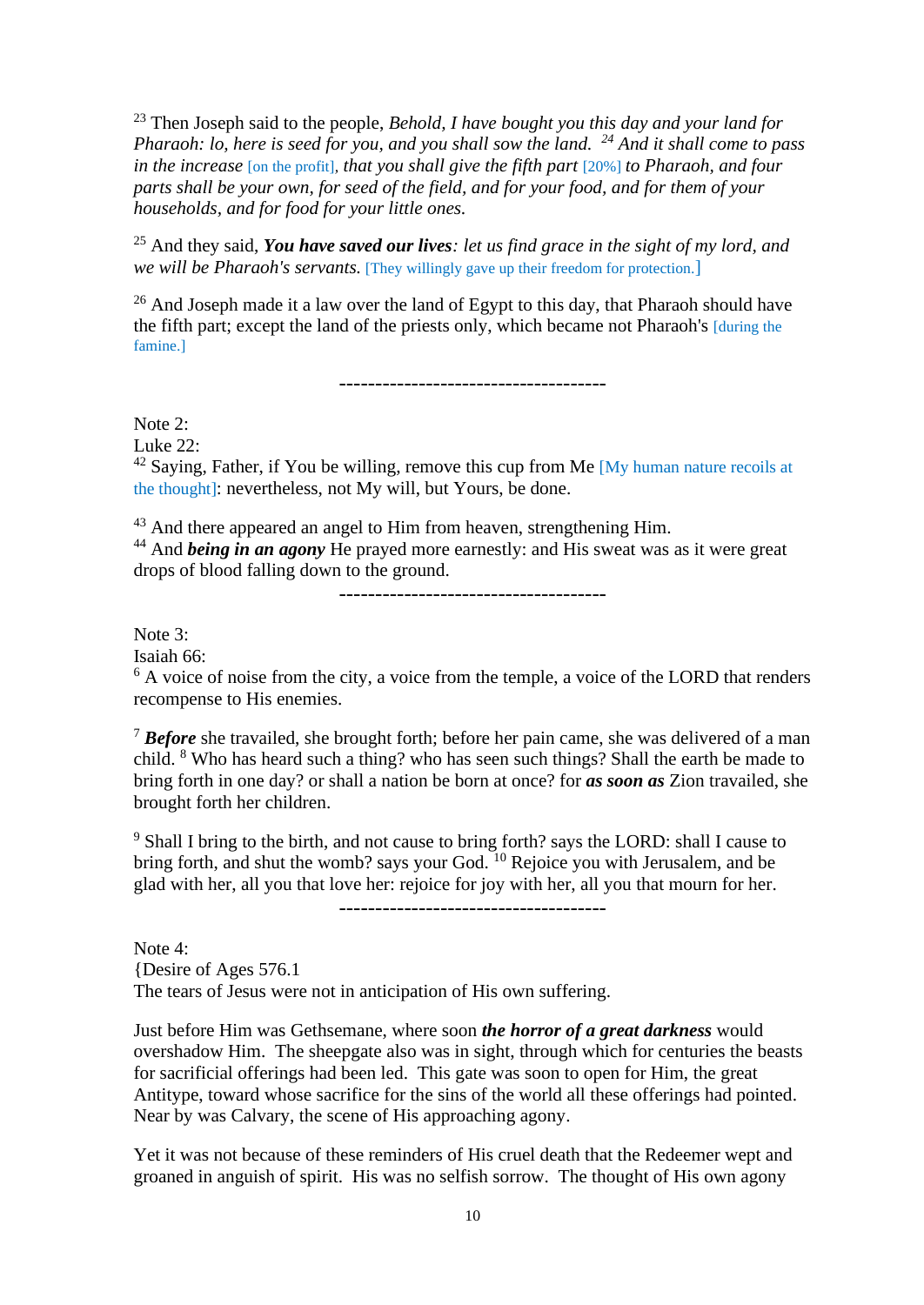did not intimidate that noble, self-sacrificing soul. It was the sight of Jerusalem that pierced the heart of Jesus — Jerusalem that had rejected the Son of God and scorned His love, that refused to be convinced by His mighty miracles, and was about to take His life. He saw what she was in her guilt of rejecting her Redeemer, and what she might have been had she accepted Him who alone could heal her wound. He had come to save her; how could He give her up? {DA 576.1}

#### {Desire of Ages 690.2 to 693.1}

Turning away, Jesus sought again His retreat, and fell prostrate, overcome by the horror of a great darkness. *The humanity* of the Son of God trembled in that trying hour. He prayed not now for His disciples that their faith might not fail, but for His own tempted, agonized soul. The awful moment had come — that moment which was to decide the destiny of the world. *The fate of humanity trembled in the balance*. Christ might even now refuse to drink the cup apportioned to guilty man. It was not yet too late. He might wipe the bloody sweat from His brow, and leave man to perish in his iniquity. He might say, Let the transgressor receive the penalty of his sin, and I will go back to My Father.

Will the Son of God drink the bitter cup of humiliation and agony? Will the innocent suffer the consequences of the curse of sin, to save the guilty? The words fall tremblingly from the pale lips of Jesus, "O My Father, if this cup may not pass away from Me, except I drink it, Thy will be done." {DA 690.2}

Three times has He uttered that prayer. Three times *has humanity* shrunk from the last, crowning sacrifice. But now the history of the human race comes up before the world's Redeemer. He sees that the transgressors of the law, if left to themselves, must perish. He sees the helplessness of man. He sees the power of sin. The woes and lamentations of a doomed world rise before Him. He beholds its impending fate, and His decision is made. *He will save man at any cost to Himself*.

He accepts His baptism of blood, that through Him perishing millions may gain everlasting life. He has left the courts of heaven, where all is purity, happiness, and glory, to save the one lost sheep, the one world that has fallen by transgression. And He will not turn from His mission. *He will become the propitiation of a race that has willed to sin.* His prayer now breathes only submission: "If this cup may not pass away from Me, except I drink it, Thy will be done." {DA 690.3}

Having made the decision, He fell *dying* to the ground from which He had partially risen [this was Thursday night.] **. . .** {DA 693.1}

-------------------------------------

Note 5: {Desire of Ages 24.3} By His humanity, Christ touched humanity; by His divinity, He lays hold upon the throne of God. As the Son of man, He gave us an example of obedience; *as the Son of God, He gives us power to obey.*

It was Christ who from the bush on Mount Horeb spoke to Moses saying, "I AM THAT I AM.... Thus shalt thou say unto the children of Israel, I AM hath sent me unto you." Exodus 3:14. This was the pledge of Israel's deliverance.